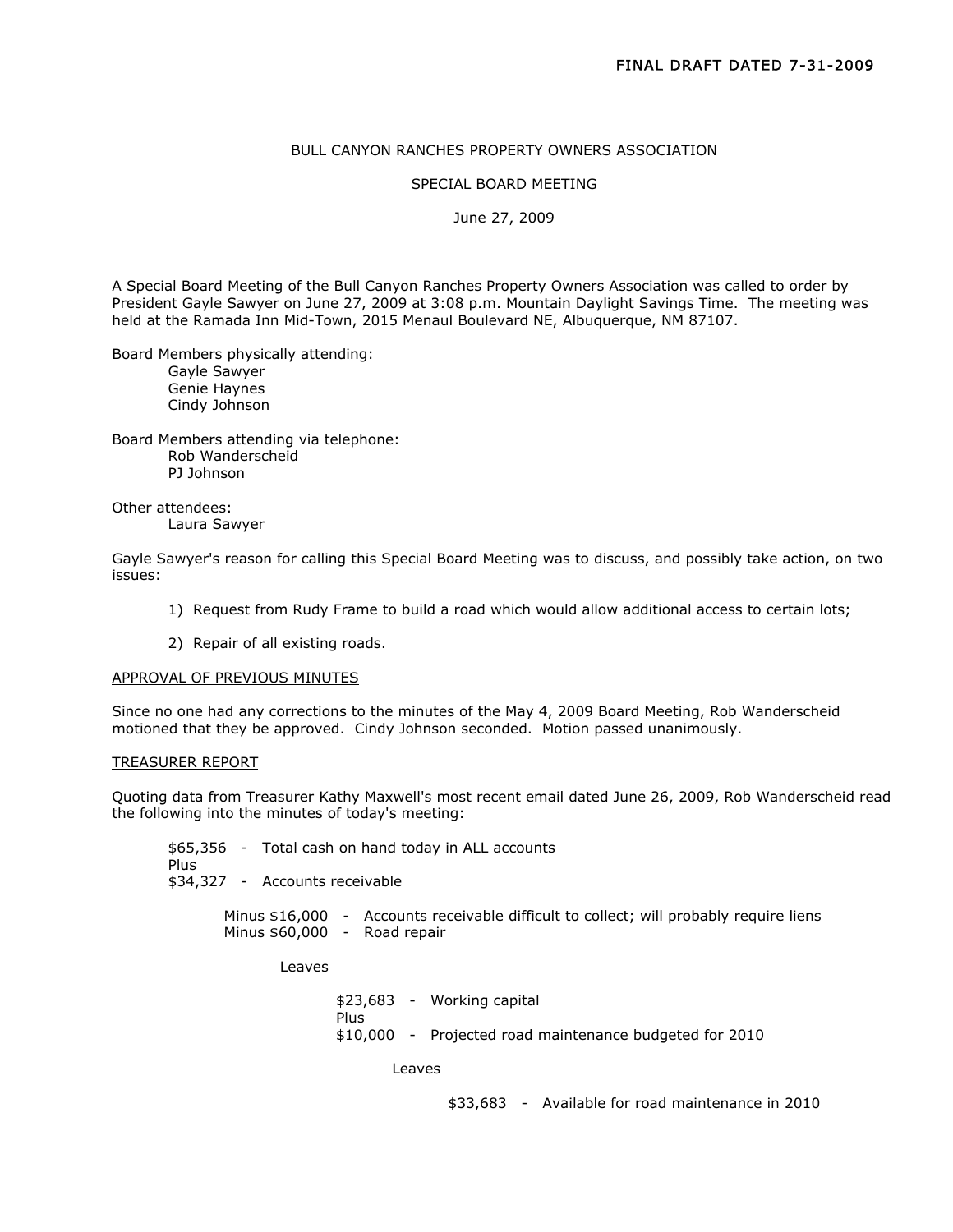# TRANSITION REPORT - Rob Wanderscheid

There are unanswered questions about the whereabouts of monies that Superior Title collected in the name of the POA during their closings on Bull Canyon properties. Another problem which still needs to be resolved is the missing bank statements for January and March 2009. As soon as Rob receives a copy of the registered New Mexico Nonprofit Corporate Report from our POA attorney Steve Ingram, he will take this documentation to the bank and hopefully get the missing statements from them.

A committee will then be formed to investigate all the financial data, determine how far out of balance we are with the money that VIP turned over to us, and make a recommendation as to what further action, if any, needs to be taken.

## RUDY FRAME'S REQUEST TO BUILD A NEW ROAD

Rudy Frame wrote a letter to Gayle Sawyer requesting permission to build a new road which would allow additional access to certain lots. After discussing Mr. Frame's proposal, the Board decided they needed more data. Gayle will contact Rudy and ask for additional info, ie letters of approval from affected property owners, specific plans for building the road, plans for maintaining the road along with details as to who will for pay for the maintenance and how it will be accomplished, right-a-ways, easements, etc. Upon receipt of the information, a diversified committee will be formed to review the material and will make both a report and a recommendation to the Board.

### ROAD REPAIR

• Road Facts

Rob Wanderscheid read the following "road facts" into the minutes of today's Special Board Meeting:

Highway to Cattle Guard - .9 miles with 9 single tube culverts

Cattle Guard to Bull Canyon Loop - .6 miles with 3 single tube culverts

Bull Canyon Loop – 13.0 miles with a total of 76 culverts: 69 single tube, 3 double tube & 4 triple tube

Old Cabin Road – 1.3 miles with 7 single tube culverts

Mesquite Lane – 2.0 miles with 9 culverts: 8 single tube & 1 triple tube

Colt Lane - .3 miles with 2 single tube culverts

Moonglow Trail – 1.2 miles with 9 culverts: 8 single tube & 1 triple tube

Rim Rock Road - .8 miles with 8 culverts: 7 single tube & 1 double tube

Sunset Trail - .8 miles with 6 culverts: 5 single tube & 1 double tube

Redrock Road - .95 miles with 11 culverts: 9 single tube & 2 double tubes

TOTAL - OVER 21.85 MILES WITH 159 CULVERTS

• Overview and status - Gayle Sawyer and Rob Wanderscheid

Rob and Gayle spent the Memorial Holiday weekend at Bull Canyon. Rob established GPS coordinates for all the roads and culverts, and Gayle gave detailed road tours to two contractors with particular attention paid to problem spots, so they could give us bids on completely repairing the roads. Both contractors have worked on our roads before; specifically Floyd Cook of Dove Creek, Colorado built the initial Bull Canyon roads for New Mexico Land & Ranch, and Pacheco out of Tucumcari, New Mexico repaired the roads last year.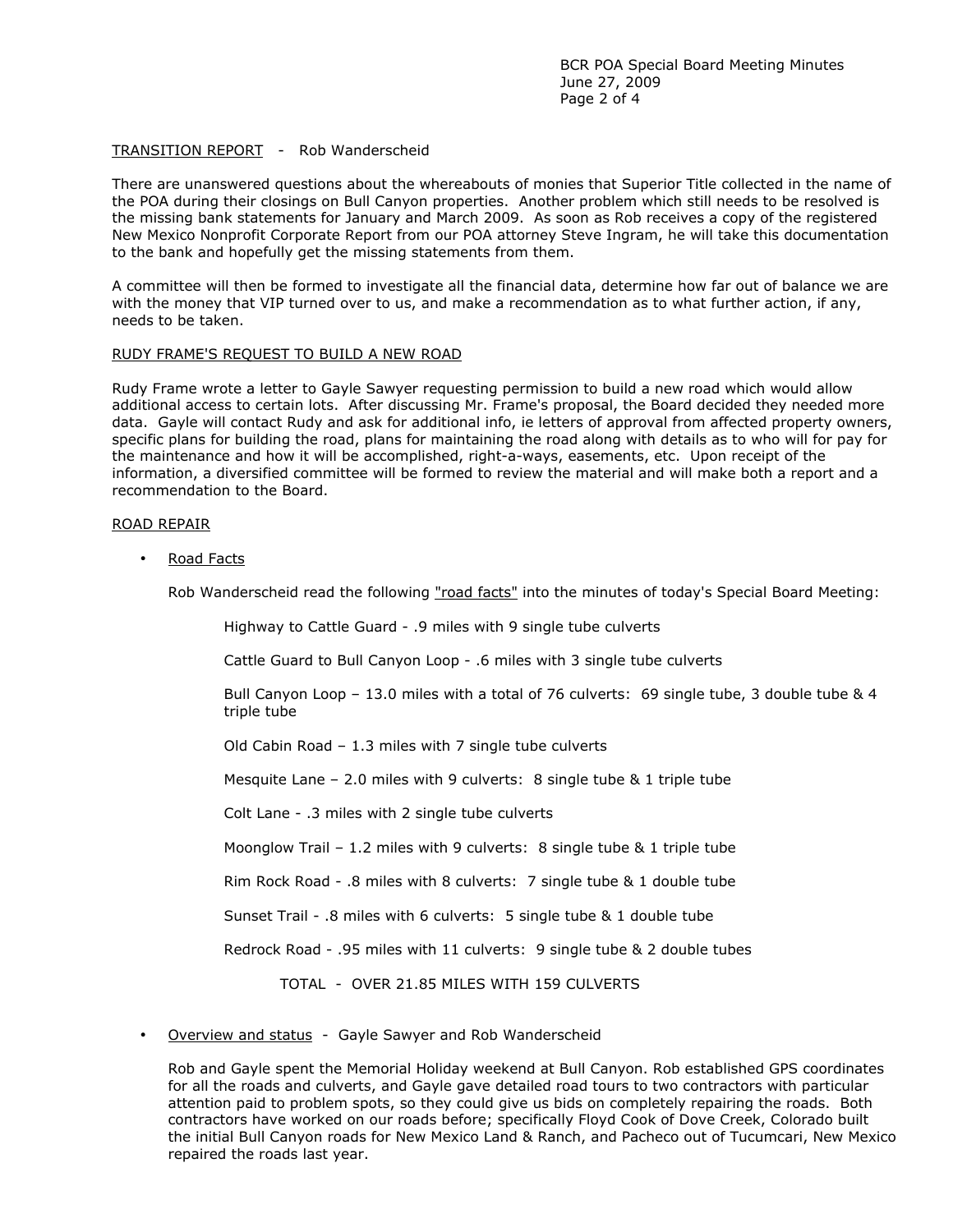RCR POA Special Board Meeting Minutes June 27, 2009 Page 3 of 4

Gayle also wrote a thorough Scope of Work, helped the POA Attorney Steve Ingram write the road repair contract and stated his intention to spend many hours out at Bull Canyon inspecting the repairs once the contractor started working.

Unfortunately, only Floyd Cook chose to submit a bid. After spending quite a bit of time talking with Cook, Gayle feels Cook would do a good job for us. Cook's bid was \$59,800, and he told Gayle that he could begin the work immediately, in fact if given the word, could have backhoes on the property this coming Monday (June 29) to start cleaning out the bar-ditches.

Several Board members had earlier expressed opinions that the road repairs needed to be started ASAP due to the impending monsoon rains which would cause further road erosion and therefore create more expense; however, Rob felt the Board needed more bids and volunteered to get them over the July 4 weekend. While out at Bull Canyon, Rob will also mark problem road and culvert areas with stakes and orange tape. The issue was tabled pending Rob's report to the Board after July 4. It should be noted though, that if Rob is unable to obtain more bids, the contract will be awarded to Floyd Cook.

## • \$60,000 Approved for Road Repair

Cindy Johnson motioned that the Board approve up to \$60,000 to be used for road repair work according to the specifications in the Scope of Work and Contract, and that no further approvals be required. Genie Haynes seconded the motion; it was unanimously approved by the five Board Members attending today's meeting.

• Road Signs

The necessity of road signs was discussed. One big plus of having signs on all the roads at Bull Canyon is, it would make it much easier to create the Road Maintenance Scope of Work; it would also make the ensuing Inspection reports more accurate. Likewise, assigning numbers to each culvert and then having a sign with the appropriate number by each culvert would increase our maintenance efficiency.

The Board agreed that, although signs are not a possibility this year, perhaps we can make them a priority next year. Meanwhile, Gayle knows of a small-minority-business that makes signs for the Forest Service; he will contact them and get an idea of cost for both road and culvert signs.

### **SURVEY**

Only four owners completed the survey form that was included in the ballot package. Results were:

Question 1: How do you want us to communicate with you?

E-mail & Web Site - 3 All three (email, web  $&$  regular mail) -  $1$ 

Question 2: How often do you want to hear from us?

| Semi-annually |   | 1             |
|---------------|---|---------------|
| Quarterly     | - |               |
| Monthly       |   | $\mathcal{P}$ |

Question 3: Other than road maintenance, what are your top two priorities?

| Entrance structure with gate | $\overline{\phantom{0}}$ | 3             |
|------------------------------|--------------------------|---------------|
| Cattle grazing contract      |                          | $\mathcal{L}$ |
| Diligent budget oversight    |                          | 1             |
| Water                        |                          | 1             |
| Individual parcel markers    |                          | 1             |